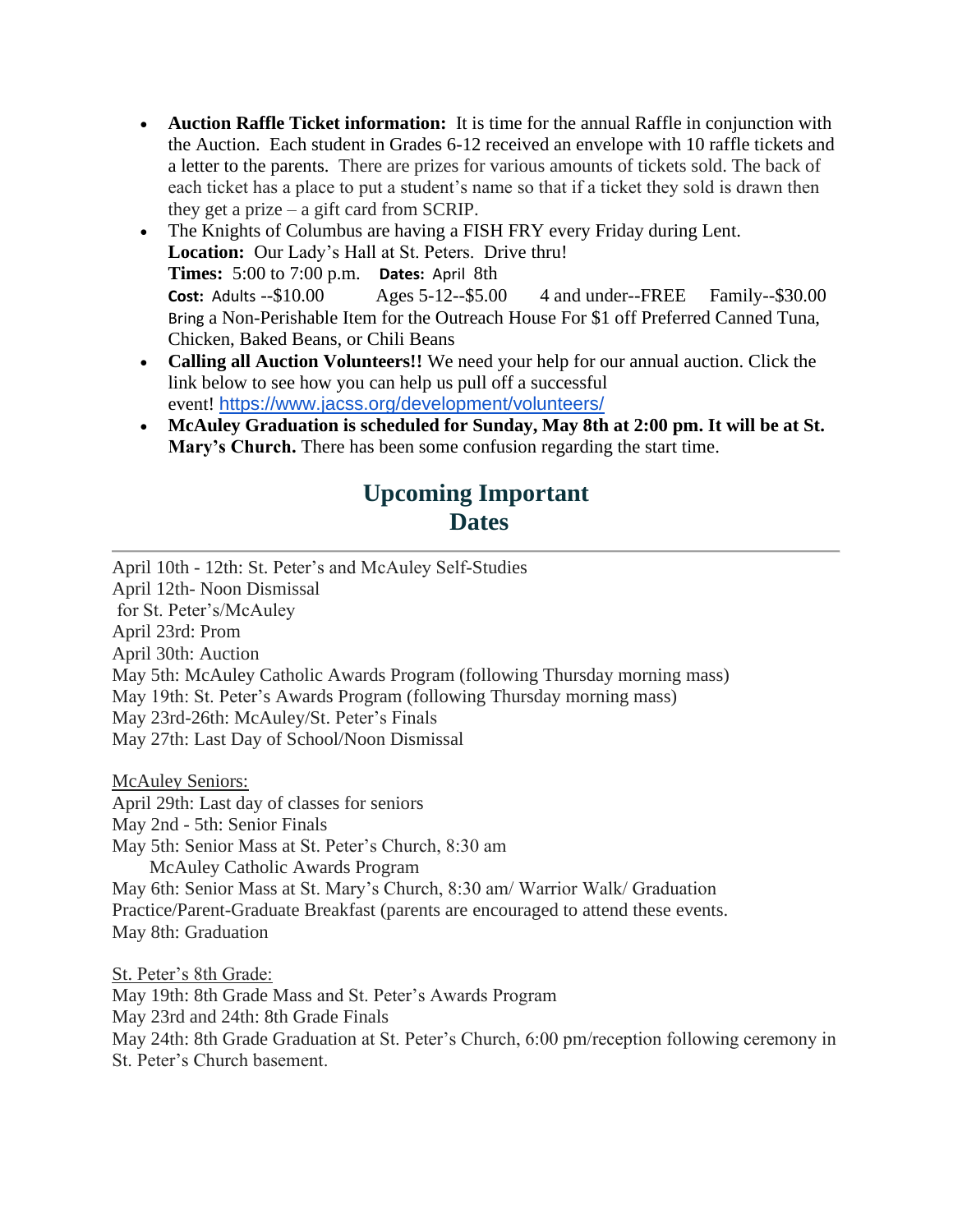## **Sporting Events**

Monday, April 4th Softball @ Miller 5:00 p.m. Baseball vs. Sheldon 4:30 p.m. Soccer vs. Monett 5:00 p.m.

Tuesday, April 5th Golf vs. College Heights @ Twin Hills 4:00 p.m. St. Peter's Track @ Galena, KS 2:00 p.m. Baseball @ College Heights 5:00 p.m. Softball vs. Lamar 5:00 p.m.

Wednesday, April 6th

Thursday, April 7th Track @ Ice Box Relays @ Aurora 4:00 p.m. Baseball @ Wheaton 4:30 p.m. Soccer vs. Aurora 4:30 p.m.

Friday, April 8th Softball @ Diamond 5:00 p.m. McAuley Track @ PSU Relays 3:00 p.m. Soccer vs. New Covenant Academy 4:30 p.m.

## **Friday Dress**

Frsdano April 8th

## **Lunch Menu**

Monday, April 4th Pizza Hut Pepperoni Pizza

Tuesday, April 5th In House Catering Turkey Pot Pie Hot Rolls Chocolate Pudding

Wednesday, April 6th In House Catering Cereal Day